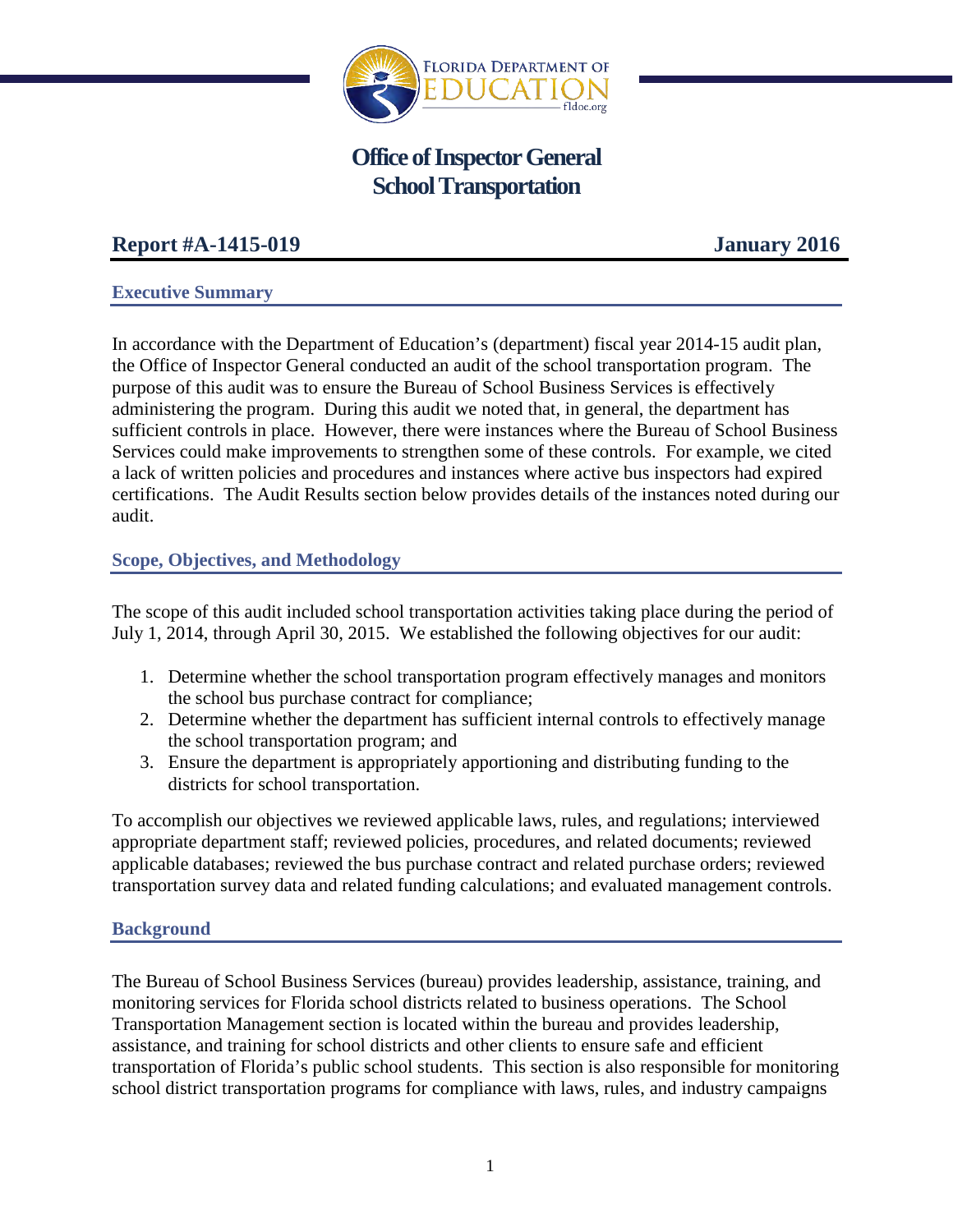pertaining to safety. The School Transportation Management section also provides training for commercial driver licenses, conducts school bus bidding, approves purchase orders for buses, defines school bus specifications, provides technical assistance for the 67 school districts, and provides legislative updates as needed.

Florida school districts operate more than 14,000 buses daily, transporting more than 1 million students to and from their schools. The districts provide data to the department through student transportation surveys. The data includes the number of buses, the number of students eligible for school transportation, and other information that is used in the calculation of school transportation funding for the districts.

# **Audit Results**

# Finding 1: The department does not have formal written policies and procedures

Good business practices include the development and implementation of formal written policies and procedures in order to ensure consistency and compliance in a given process or function.

There were no formal written policies and procedures within the Bureau of School Business Services relating to the purchase orders, bus inventories, school transportation surveys, and technical assistance. Department staff indicated that their responsibilities could be found in statute and rule, which are used as their policies and procedures. However, the statutes and rules do not detail the processes involved or provide for controls to ensure the processes are operating effectively and efficiently.

Written policy and procedures are important management controls. The lack of written procedures restricts management's ability to effectively ensure processes are performed consistently and accurately.

## *Recommendation*

We recommend the School Transportation Management section develop formal written procedures to ensure consistency and quality performance in school transportation processes.

#### *Management Response*

The framework for the operational functions and responsibilities of School Transportation follow the requirements that are defined in Florida statutes and State Board of Education rule. However, certain functions, such as tracking school bus inspector certifications, could benefit from written internal policies and procedures. Therefore, procedures will be developed for specific operational functions.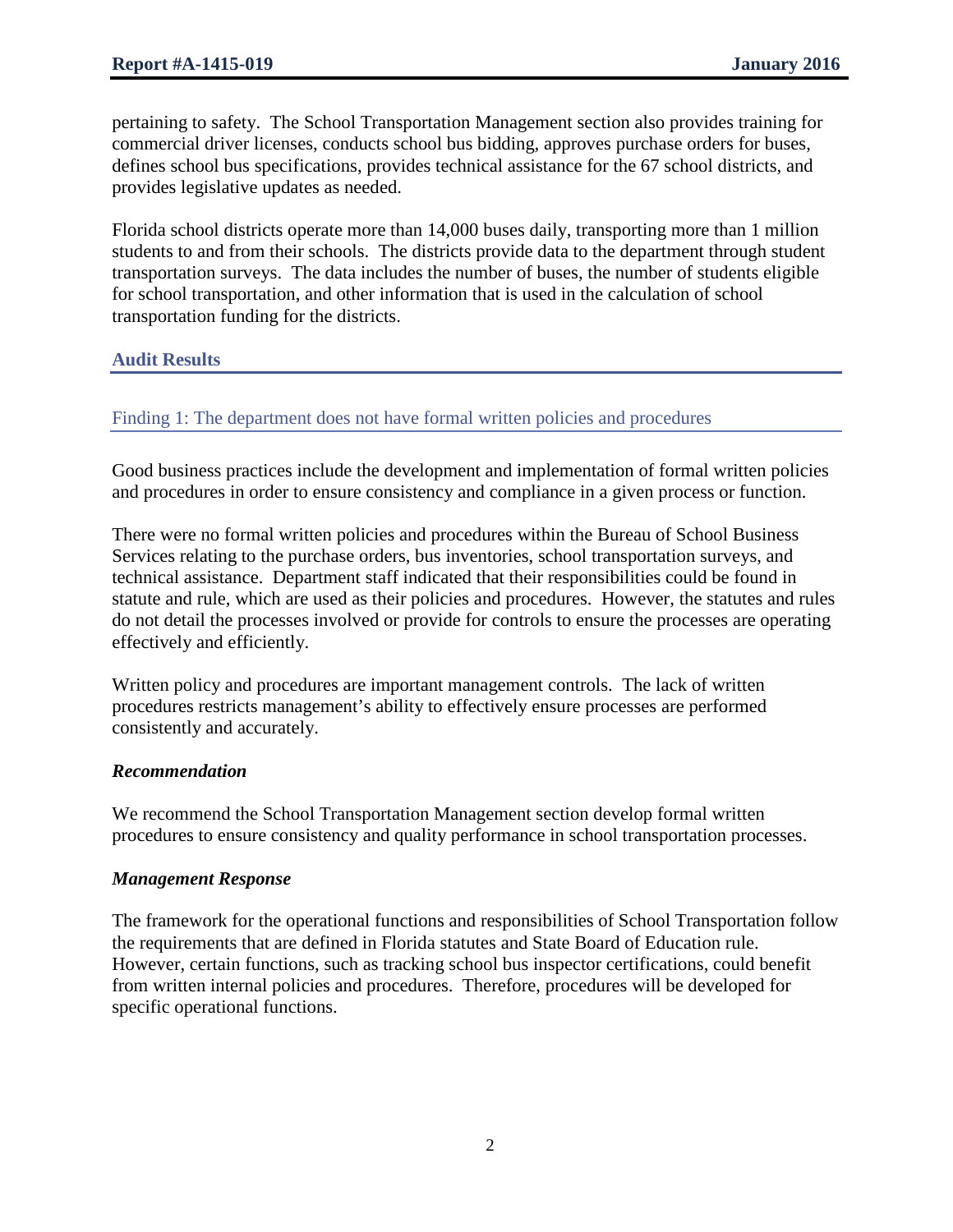## Finding 2: Bus inspectors with expired certifications may be inspecting school buses

The Florida School Bus Safety Inspection Manual was developed to standardize school bus vehicle inspection criteria and to ensure that all inspections in Florida are conducted using the same standards. The emphasis of the manual is on safety, which should be the foremost consideration when inspecting school buses in Florida.

Florida Administrative Code (FAC) 6A-3.016(1)(c) has instructed the department "to require adherence to the minimum standards in the field of student transportation adopted by the state board, including standards for the design and equipment of school buses." FAC 6A-3.0171(8)(d) additionally states, "School bus inspections shall be conducted by technicians certified as school bus inspectors in accordance with the State of Florida School Bus Safety Inspection Manual, 2008 Edition. The requirement that inspections be performed by a certified school bus inspector may be waived for a period not to exceed six (6) months when an emergency conditions exist, upon written notification to the Commissioner by the district superintendent."

The Florida School Bus Safety Inspection Manual states, "This program shall meet the requirements of Rule 6A-3.0171(8)(d), FAC, that technicians who perform school bus inspections must be certified as School Bus Inspectors." The manual further states, "School bus Inspectors, Inspection-trainers, Supervisors I, and Supervisors II must re-certify during the fifth calendar year of certification….Inspectors who fail to re-certify by the deadline must not inspect buses until being re-certified." Re-certification must take place sometime between January 1<sup>st</sup> and December  $31<sup>st</sup>$  of the fifth full calendar year following the calendar year of original certification or subsequent re-certification.

There were 1,189 active inspectors at the time of our review. We noted that 35 of the 1,189 inspectors (2.94%) were given an expiration date in the sixth year of their certification, rather than the mandated five years. We also noted the certification status was inactive for 122 (10.26%) of the 1,189 active inspectors, with the certifications expiring as long ago as 2005. School Transportation Management staff stated the department does not follow up on the inspectors whose certifications have already expired and passed the one-year period for renewal, indicating the responsibility lies with the school districts. However, administrative code requires the department to ensure adherence to the minimum standards. There was one bus inspector waiver approved during the audit period, but this waiver has no impact on the noted deficiency.

The erroneous expiration dates and lack of follow-up on uncertified inspectors increase the likelihood that school bus inspections are being performed by inspectors whose certifications are no longer in effect. Re-certification requires the inspectors to obtain inspection manual updates and revision information, and then pass an online test. The renewal of inspector certifications ensures the bus inspectors are apprised of changing standards and continue to be qualified to conduct inspections of school buses.